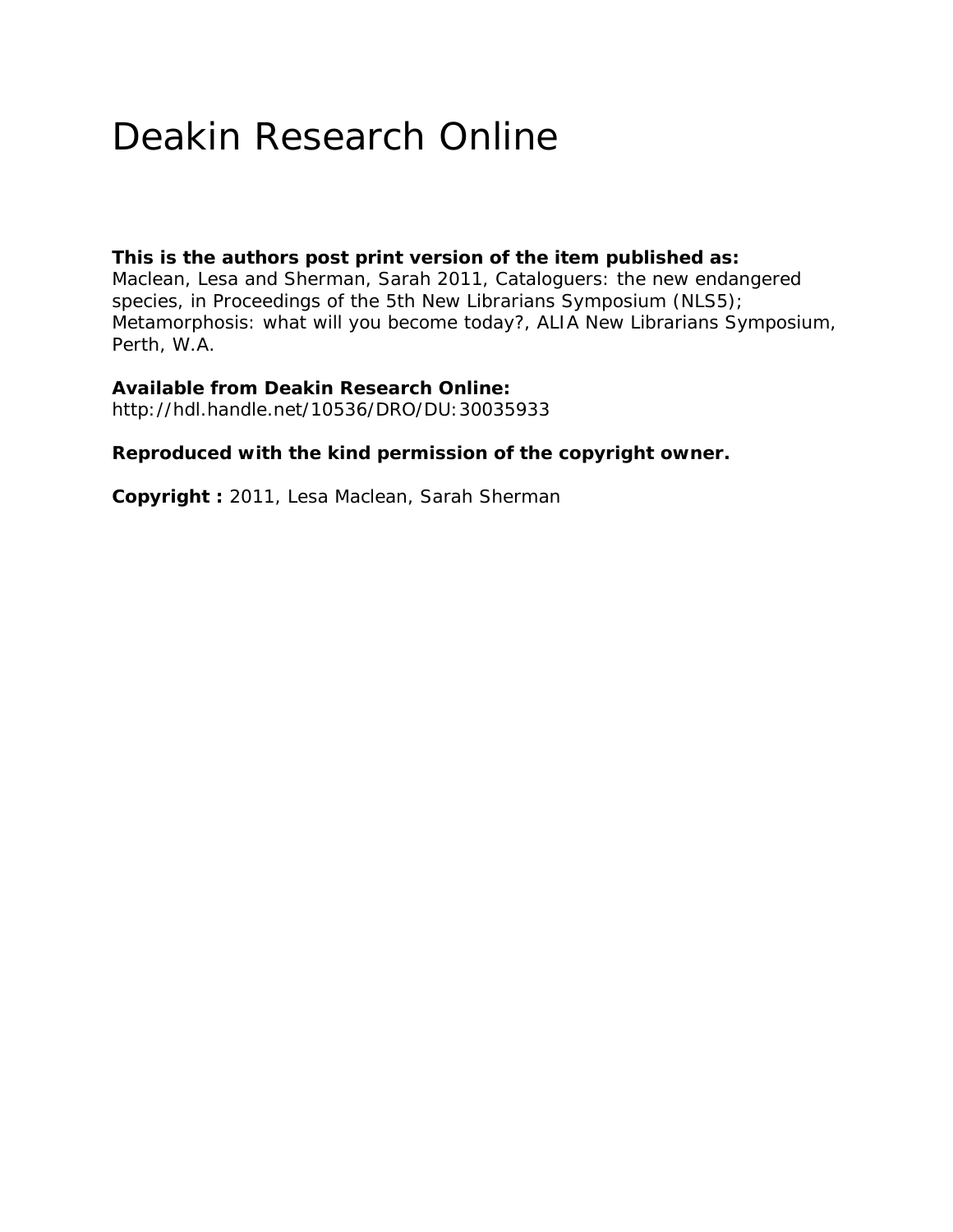## **CATALOGUERS: THE NEW ENDANGERED SPECIES**

L. Maclean<sub>1</sub>, S. Sherman<sub>2</sub> *1 Information Management and Access, Deakin University Library, Geelong, Vic., <lesa.maclean@deakin.edu.au> 2 Information Management and Access, Deakin University Library, Geelong, Vic., <sarah.sherman@deakin.edu.au>* 

#### **ABSTRACT**

While cataloguing has always been a traditional librarian specialisation it has been questioned whether librarians and their professional skills are still needed to perform such tasks. This paper revisits the question of the future evolution and/or possible extinction of cataloguing and cataloguers and asks is there a role for cataloguers' skills in the future? What will those roles look like? How do we prepare future librarians for these roles? These questions will be explored by sharing Lesa Maclean's personal transformation from cataloguer to metadata specialist, a common transformation today; examination of a selection of literature from the last decade; as well as results of original research into the perceptions of the future role of cataloguers, based on a survey. Results support the view that cataloguers are ensuring their own survival in the future by taking on a proactive role in today's information society.

#### **1. INTRODUCTION**

Cataloguers as a species they are undoubtedly under threat. The Environmental Protection and Biodiversity Act 1999 (EPBC Act) classifies threatened species into six main categories*;* e*x*tinct*,* extinct in the wild, critically endangered*,* endangered, vulnerable and conservation dependent (Department of Sustainability, Environment, Water, Population and Communities, 2011). While it is debatable which of these categories cataloguers fit into, their demise has long been prophesised. The expansion of copy cataloguing and record retrieval; growth of electronic resources; stretched budgets; changing user needs; downsizing/restructuring/outsourcing; as well as the negative perceptions and near total abandonment of the specialisation by library schools, are just some aspects of a changed environment where professional cataloguers appear less necessary and their future more uncertain. Although the declaration of 2010 as the year of cataloguing research raises hopes of a new future, it is a clear indication that not enough is known regarding the future of cataloguers. Recent scholarly literature discussing the future of the knowledge environment proposes a future for cataloguers, though mainly through metamorphosis into metadata specialists. However how do library professionals themselves perceive the future of cataloguing?

To investigate current perceptions of library students and employees regarding the future of cataloguers, the authors recently designed a survey using SurveyMonkey. Through emails targeted at several listservs, circulated to relevant professional groups and through social media, respondents were asked a number of questions regarding the employment of cataloguers, attrition of cataloguing staff, the role education is playing in this area and where the future of cataloguers lies. The intense interest generated was reflected in the 300 responses received within the first twenty-four hours. Although at the time of writing this paper the survey had not closed, analysis of the over 500 responses received so far indicates that overwhelmingly people involved in libraries believe there is a future for cataloguers, if not necessarily under its current moniker. The personal experience of one of the authors, Lesa Maclean, is a real world example of a dedicated cataloguer's most common transformation, into a metadata specialist.

#### **2. THE DISAPPERANCE OF THE CATALOGUER?**

Traditionally cataloguing is understood to be the practice of compiling, organising, and managing bibliographic records for information resources in order to assist patrons in their information discovery. It is this bibliographic architecture that allows the human record to be organised, accessible and preserved. This meticulous role of identifying bits of data and appropriate subject headings for access points was considered to be central to the effective functioning of a library service. Historically this has been carried out by professional cataloguing librarians, dubbed "cataloguers". The library catalogue is the product of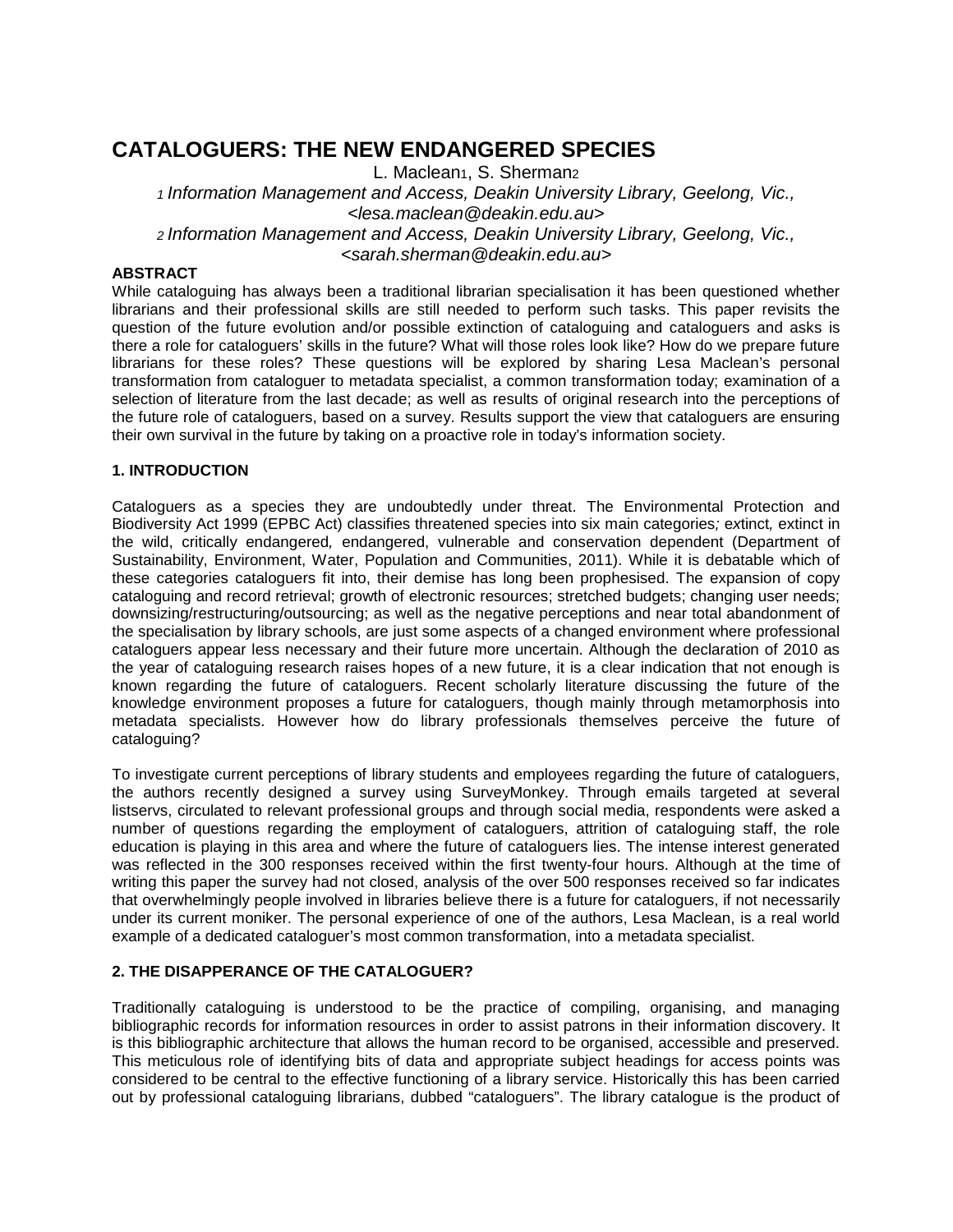the cataloguer's work, although in today's world many of the records are imported from centralised bibliographic utilities such as OCLC or Libraries Australia. Cataloguers are generally expert in the use of cataloguing tools, international standards and rules such as ISBD, MARC, and AACR2 (soon to be RDA). To use these tools cataloguers require attention to detail, analytical ability to interpret a rule, the ability to understand a bibliographic record and the information it holds, as well as interpreting what data a user finds useful. However cataloguing is more than using tools, it is about understanding the philosophy behind the rules, structure of data and the role it plays in information systems.

The common impression from the literature is that cataloguing has been losing its central place within libraries and is being de-professionalised as work is outsourced and increasingly records are acquired from centralised bibliographic utilities. In 2007 Warren surveyed 68 directors of information resources departments in Australian and New Zealand libraries to see how they perceive cataloguing's role in the future. Warren found that the professional specialisation of cataloguer was on its way to extinction. Many of the respondents to her survey articulated that they did not have specific cataloguers anymore and that it was now a task carried out by paraprofessionals. The survey also indicated that less than five per cent of materials added to a library's collection require original cataloguing and that improved access to Libraries Australia and OCLC records makes cataloguers less necessary to libraries. Warren suggested that as a result that a cataloguer will become a rare breed of librarian. However the future is not necessarily bleak. Warren's views are not always supported by scholarly papers. Others argue that cataloguers will continue to survive in numbers for some time. According to Glasser (2007) cataloguing students need not be worried about the future of cataloguers, as they can expect a rewarding career with challenges, development, and few uninteresting moments (p.40). Glasser states cataloguers are now spending less time cataloguing, and more time supervising, managing, and learning new skills such as applying Dublin Core. Whilst the traditional skills of a cataloguer are still sought after, other skills are now required, including computer skills, management skills, and a willingness to change (pp.39-40).

What is the current view of those working in libraries? Preliminary data from the survey suggests that many believe cataloguing is under threat. To the question 'There is a perceived trend of not replacing cataloguing staff when existing staff leave, or of replacing them with non-professional staff. Do you believe this trend exists?' – Over 75% of survey respondents answered yes, supporting Warren's (2007) view on the extinction of cataloguers, and leading one respondent to clearly state 'This is not a perception, it is a reality.' This finding is supported by the follow up question which asked 'Has this happened at your institution or an institution you know of?'. While results to this question where not as overwhelming, with 57.7% answering yes; it is interesting to note that 42.3% had yet to witness this trend. Respondents were further asked to consider if they believed 'the traditional skills of cataloguers are transferable to other roles, for example metadata creation and analysis, search interface development, and reference services?' This received an overwhelmingly positive response, with 96% believing their skills are transferable. It was interesting to note however, that most respondents did not mention anything beyond the roles mentioned, except for a few individual responses of 'systems work' and 'supervisory roles'. Most respondents made reference to metadata, with most conveying that it was either the area cataloguers should pursue to transition into; that it would be easier for them to transition into; or that metadata is nothing new, it's what cataloguers have been doing all along, e.g. 'Metadata is nothing more than cataloguing using different schemas, it baffles me that so many think it is something new and amazing.'

#### **3. THE DISAPPEARING NICHE: THE CATALOGUE**

The demise of cataloguers is paralleled by growing questions regarding the future of the traditional showpiece of their work, the catalogue. There is a perception that cataloguers have failed to provide libraries with a product that is sufficiently user-friendly and sophisticated enough to compete with the internet and search engines such as Google. In a highly significant report, Calhoun (2006) professed that students and researchers are bypassing the library catalogue in their search for information. Users have become accustomed to the straightforwardness and instant results from search engines. The present library catalogue is inadequately designed for these features. A term mentioned numerous times in responses to the survey was 'Google'. This is not surprising as the catalogues and discovery tools libraries promote as the point of access to the information they hold have failed to live up to the ease of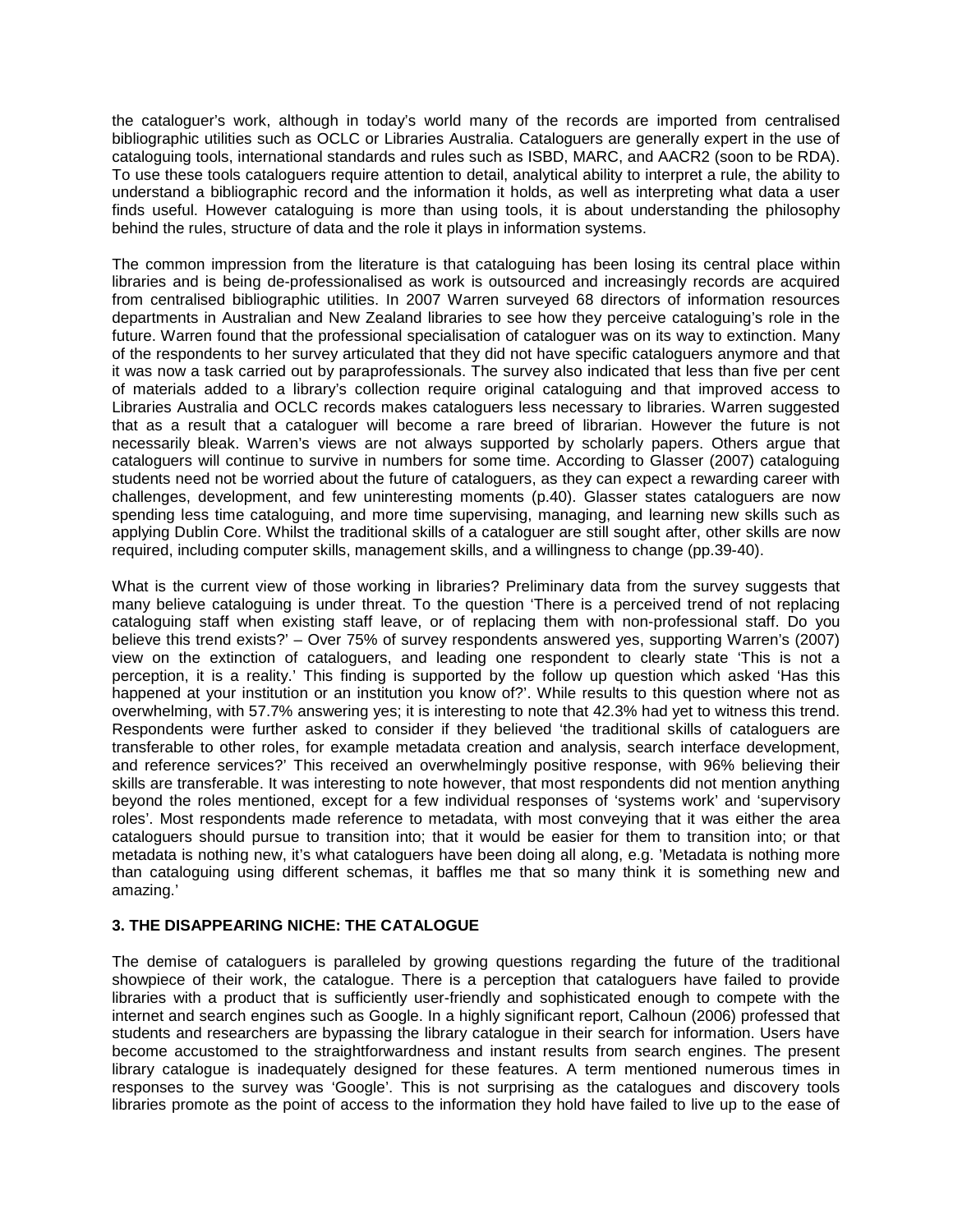use of Google. Respondents mentioned that 'I get the feeling that the trend is for everybody to think that everything's online, therefore you only need to google to find things, therefore why catalogue?' and 'unfortunately people now don't think to go to the library catalogue from home - they think Google.' As Moncrieff, Macauley and Epps (2007) state 'One of the ironies is that Google's mission, 'to organize the world's information and make it universally accessible and useful', as well as reflecting the ultimate collecting philosophy of libraries, directly challenges it.' (p.81). The cause of this failure is not cataloguers; it is the result of library systems not sophisticated enough to fully utilise the data included within bibliographic records. Calhoun (2006) highlights that a way to direct information seekers back to the catalogue in the pursuit of information is to redesign that catalogue to meet current user needs. With the recent emergence of new "discovery interfaces" to the library catalogue, which mimic search engines the traditional cataloguer's role is definitely in transition.

Gardner (2008) agrees that the changing nature of information seeking behaviour, the use of search engines and patron's preference towards keyword searching is forcing the role of the cataloguer to be reconsidered. She asserts that cataloguers will have a future in the new digital age in order to provide sufficient access to users by grouping like resources together, and providing appropriate access points to be used with search engines. In agreement with Gardner , it is Danskin's (2006) contention that because of the digital world cataloguing and therefore cataloguers are even more important than they previously were; the web has no clear organisation or connections amongst resources, as is present within a library catalogue. It is here that cataloguers will play an important role by creating a context for each information resource . Whilst Danskin doesn't make it obvious, he is hinting that the future for cataloguers lies in their choice and ambitions to take on the resources of the web environment and begin to catalogue them for their libraries users. Survey respondents also appear to agree, as one survey respondent stated, 'Contrary to popular belief, keyword searching sucks. Structured metadata will give better and faster search results no matter what the search engine or data set.'

#### **4. METADATA LIBRARIANS – THE NEW CATALOGUERS?**

Is the transformation to metadata specialist the future for cataloguers? Metadata underpins the organisation of the web and digital libraries. It is metadata that makes search engines work. The use of metadata allows searches that trawl through an immense amount of data to find relevant results. Metadata, essentially data about data, it is a critical means of locating information. Most libraries currently do this by utilising detailed MARC standards to create complex records. Boydston and Leysen (2006) investigated the issue of cataloguers' participation in the creation of descriptive metadata and concluded that metadata creation is an extension of the cataloguers existing skills, abilities and knowledge. As such metadata is seen by many to be the evolution of the cataloguer not the end. These findings are hardly surprising. The Dublin Core Metadata Initiative (DCMI), was conceived in an OCLC sponsored workshop in 1995 and its development was widely supported by libraries the world over (Rubin, 2004, p. 253). However it is only recently that the trend of re-branding of cataloguers into 'metadata specialists' has occurred. Banush (2008, p. 86) outlines that this has occurred due to the growth of digital content which has resulted in a greater need for metadata specialists who work outside the traditional cataloguing environment, to provide metadata for digital objects and to ensure electronic resources are easier to navigate and discover. Similarly, Han and Hswe profess that 'metadata librarian positions have been increasing in academic and research libraries in the last decade, paralleling the expanded provision of, and thus description of and access to, digital resources' (2010, p. 129) whilst positions for cataloguers have been decreasing.

Metadata has evidently become a fresh consideration for many cataloguers judging by the responses to our survey. The vast majority of respondents when asked 'Do you believe the traditional skills of cataloguers are transferable to other roles, for example metadata creation and analysis, search interface development, and reference services?' over 95% said yes. Almost half of that figure (235 respondents) left further comments reiterating that cataloguing skills will greatly assist any transition within the library, 'To me it is self evident that cataloguing skills, bibliographic analysis and description, apply in the area of metadata creation. The user interface is diretly [sic] impacted by the quality of the cataloguing/metadata. A user interface cannot exist without its corresponding metadata. Librarians with a strong background in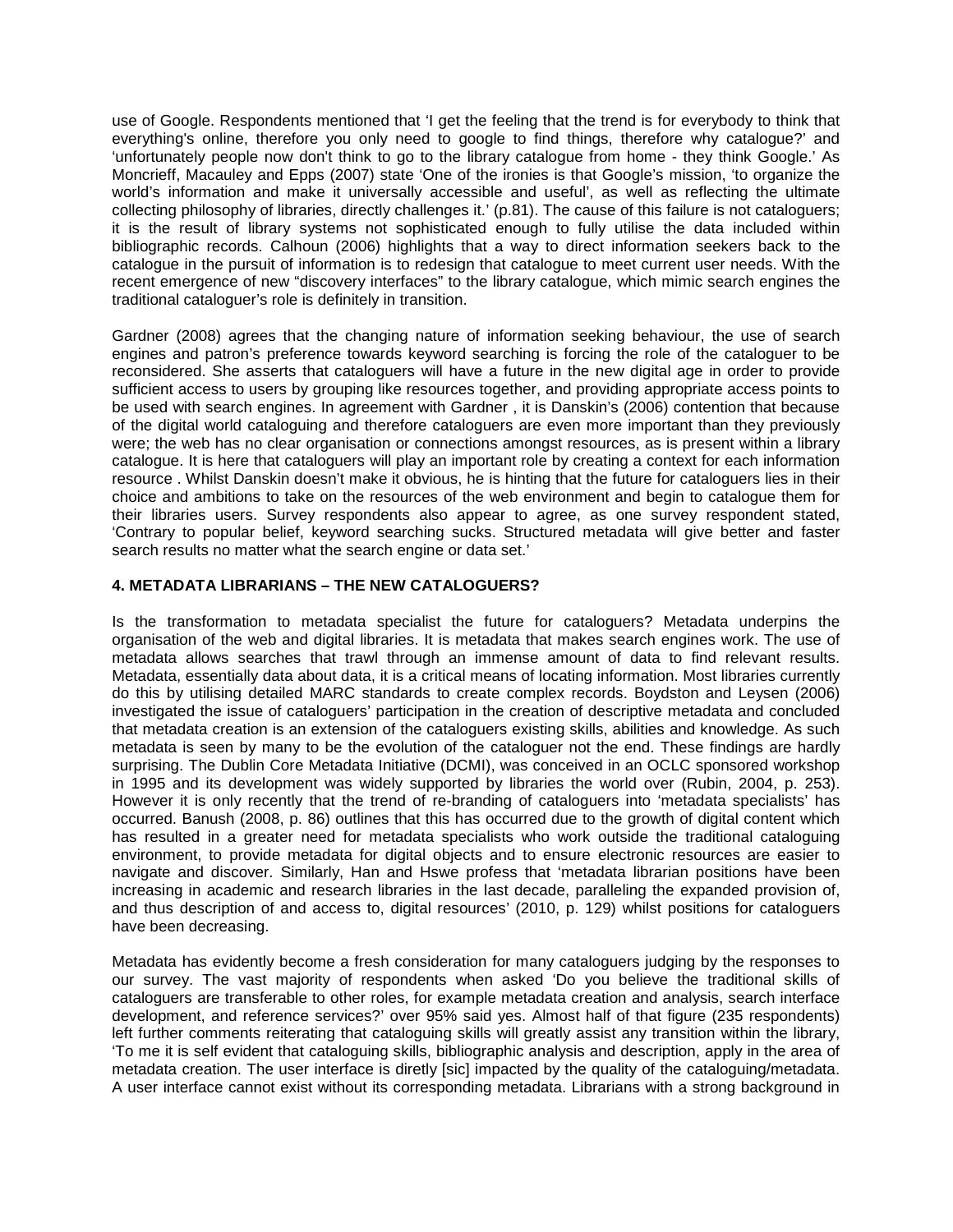cataloguing make excellent reference/resder [sic] services librarians. Often they are the staff who 'know' what they are looking at when using the search interface and analysing its results'.

To highlight the relationship between the traditional skills of a cataloguer and those required by metadata, we can draw on the experience of one of the authors, Lesa Maclean. Lesa actively chose to undertake her transformation from a cataloguer into a metadata specialist in order to ensure her continued relevance to the profession. Lesa found that some similarities existed between the roles. Essentially there were still international standards and codes to follow to create accurate data that could be shared, and information resources to describe consistently in order to allow users to discover them. On the outside the key objective had not changed from that of traditional cataloguing, but the focus was now on digital collections. However when metadata has new terms, standards and acronyms in abundance, it creates a significant challenge for those in transition. As a cataloguer, Lesa learned how to use the single designated cataloguing tools and standards adhered to by cataloguers universally, such as MARC and AACR2. Lesa knew how to apply them or where to go to find the answer if she didn't. The new metadata world has a multiplicity of choices including MODS, METS, TEI, VRA, DC, EAD, RIF-CS, ONIX, RDF, and MARCXML, with new ones continually emerging. Which was the best in each situation and how would these be applied? In order to be able to answer these questions, the metadata specialist must become familiar with them. Lesa had entered an environment where this specialised knowledge of metadata was essential to decode, translate and negotiate the requirements of differing stakeholder projects. Indeed this transition has offered Lesa something she was searching for; the opportunity to carry out research, continue learning and be involved in the greater picture of not only the library, but the university as a whole. Typically speaking, Lesa has found her new role to be more then describing resources. It involves moving information from the silos of the catalogue to the openness of the web. Additionally, the incorporation of the unknown with the known, has allowed her to see some areas where workflows could be improved and operations streamlined. Whilst daunting, Lesa admits that it is a worthwhile transformation, which requires ongoing commitment to professional development. The amalgamation of this new role with Lesa's traditional role assisted her with this transformation, however the presence of a mentor and introduction to the key concepts of metadata at library school would have been beneficial.

#### **5. EDUCATION FOR THE FUTURE**

Are we educating today's library students in the knowledge and skills for both cataloguers and metadata specialists of the future? The literature indicates that there is a surprising lack of cataloguing units being offered in library science courses (Danskin, 2006). Currently library students are not being taught the fundamental art of cataloguing and its principles (Elrod, 2008). This is an important issue to consider because as Elrod points out it has led to a decline in the quality of records being contributed to bibliographic databases. Elrod contends that the significant decline in cataloguing education is contributing considerably to the death of cataloguers. He argues that when information science students are not exposed to the fundamentals of cataloguing it results in a profession that does not understand cataloguing and its importance within information organisation and access. This will lead to a profession whose leaders have no understanding of the need for human intervention in information organisation, and thus no understanding of the need for cataloguers (Elrod, 2008). She highlights that unless cataloguing units are made core units with in-depth teaching and offered more regularly, then the cataloguing specialisation will eventually cease to exist. This was certainly the viewpoint expressed in our survey results.

The survey asked respondents if they believed that today's library and information students are being taught appropriate cataloguing skills. The answer was a resounding no. Just 18% believed the answer was yes, while the rest of the respondents were equally split between the 'no' and 'unsure' options. When asked if they believe that library courses need to change their curriculum to become more relevant to employers of cataloguers, the figures again backed up the findings with 50.9% saying yes and only 9.1% saying that no changes were needed. Again 40% were unsure. These findings indicate that those who are or have recently studied feel they could learn more about cataloguing. One respondent highlighted that 'absolutely' cataloguers skills are transferable but 'The challenge is that I don't think training/education (that is, library schools) are preparing people for these roles yet - they seem to still be focusing a lot on traditional cataloguing.' Several respondents also signified the need for them to 'be more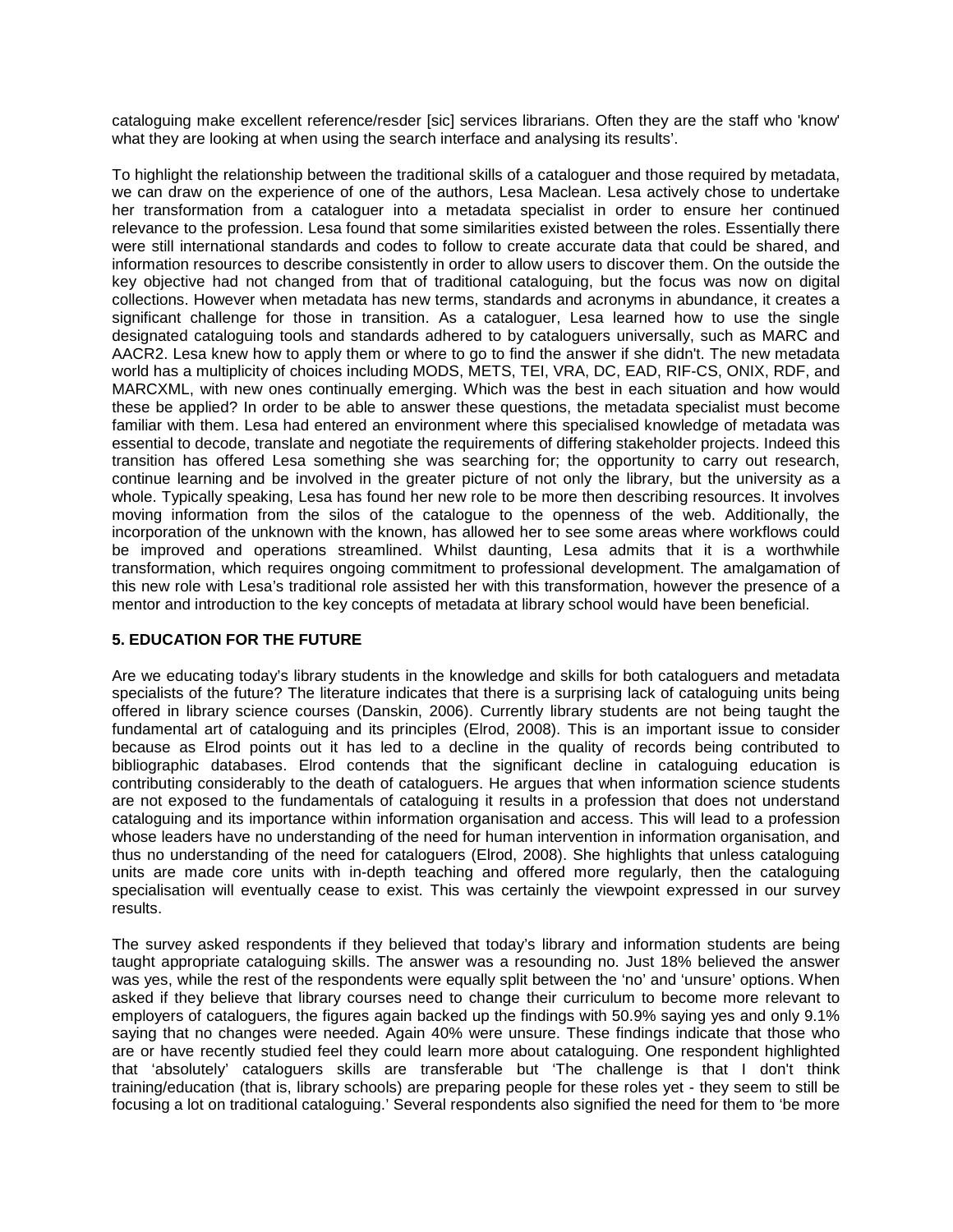relevant to the evolving role of the Cataloguer', by keeping 'up to date with the latest development in cataloguing, e.g. RDA' and to address and teach new and emerging standards, such as 'Semantic web concepts (e.g. RDF, OWL, SKOS, etc.) must be taught, because that is a huge growth area in information management everywhere on the web!'. Of the minority who did not care for cataloguing education, one commented, 'I think the curriculum reflects student's interests. Cataloguing skills are not as Popular'. Whether this is a perception, fact or a self-fulfilling prophecy is debatable.

Interestingly the fact that 40% of respondents were unaware of what was taught or if it needed to change, indicates that there is a disconnection between training providers and the industry. This was specifically commented on by one respondent who stated 'With reference to skills of incoming staff, we either take on graduates & (assuming they have very limited library knowledge) train them from scratch, or take on experienced staff & consolidate their knowledge with further training. Newly educated library graduates seeking experience seem thin on the ground. Survey has been completed from the perspective of an individual middle level manager, deeply involved in internal skills training, not from the perspective of senior managers or recruiters.' Several respondents suggested the simplest way to improve teaching in this area would be to arrange practical placements in cataloguing areas, meaning both students and trainers could gain more current and meaningful exposure.

#### **6. CONCLUSION**

What does the future hold for cataloguers? Will they all morph into metadata specialists? Our findings certainly suggest so. Long the bastions of information access, traditional cataloguers and the data they create is often lost in the digital environment. Metadata specialists however are guiding information seekers in the digital environment forward and connecting people to the resources and information they seek. Traditional cataloguers as a species could perhaps be classified as vulnerable; as such it would appear that word of their demise has been premature. As Beck (2004) states 'Any transition serious enough to alter your definition of self will require not just small adjustments in your way of living and thinking but a full-on metamorphosis'. While not having undergone a full-on metamorphosis yet, cataloguers are undoubtedly in a period of transition. To fully complete this transition and continue to play an important role in the profession, cataloguers need relevant education that reflects this. They also require the personal desire to seek out new opportunities and consciously choose evolution. While this evolution may appear drastic to some, it ensures that libraries continue to play a vital role in connecting information seekers with the vast array of knowledge to be discovered in the digital world. While a wealth of literature has been written on the role of cataloguers, more original research is required to add value to the debate. Research will assist and enlighten decision making processes we need to make to move forward into this brave new world.